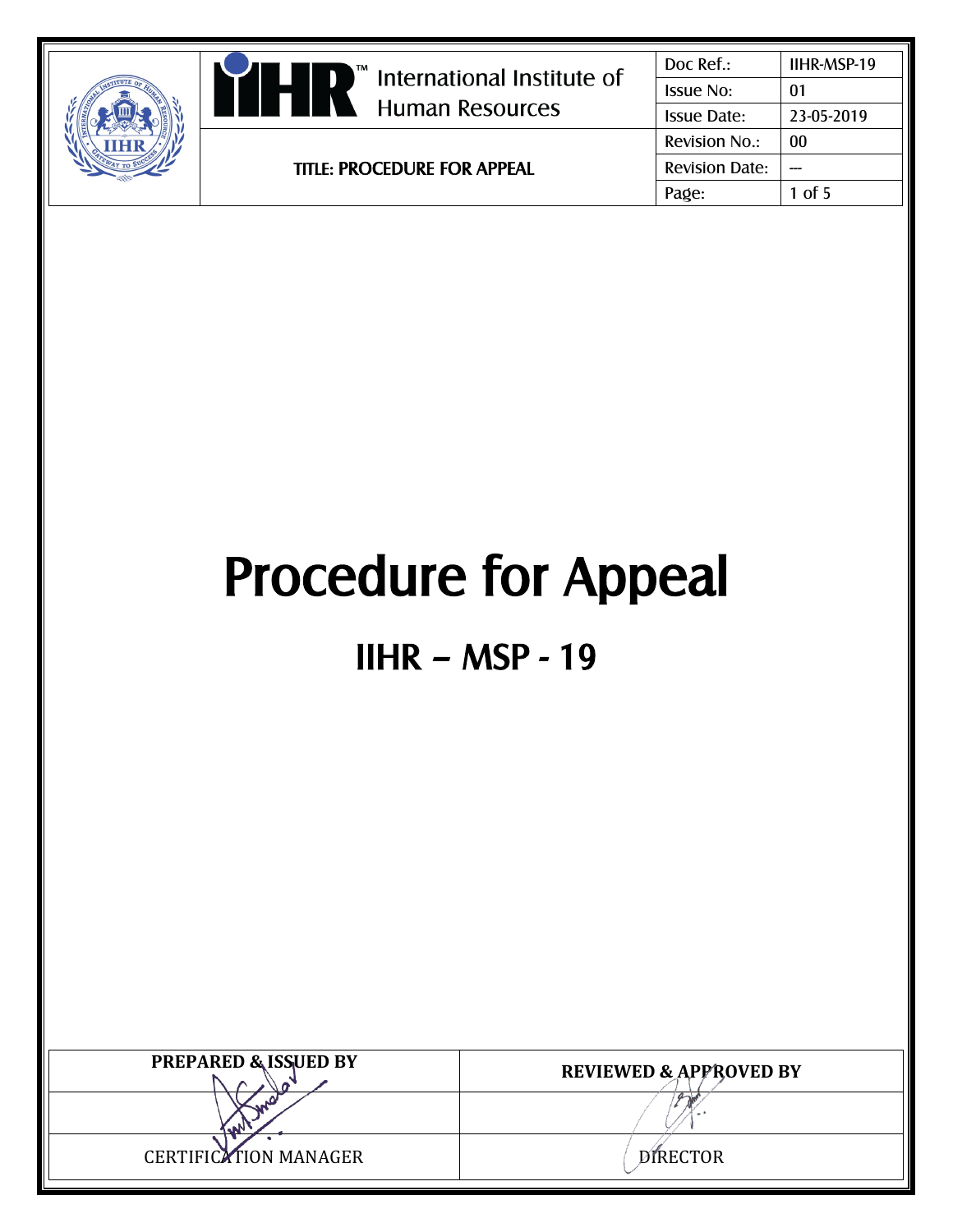



TITLE: PROCEDURE FOR APPEAL

| IIHR-MSP-19 |
|-------------|
| 01          |
| 23-05-2019  |
| 00          |
|             |
| $2$ of 5    |
|             |

### Amendment Record

| <b>Doc</b><br><b>ISSUE</b> | <b>DATE</b> | <b>CHANGES AND REASON FOR</b><br><b>MODIFICATION</b> | <b>APPROVAL</b> |
|----------------------------|-------------|------------------------------------------------------|-----------------|
| 01                         | 23.05.19    | <b>Initial Draft</b>                                 | <b>Director</b> |
|                            |             |                                                      |                 |

| <b>PREPARED &amp; ISSUED BY</b> | <b>REVIEWED &amp; APPROVED BY</b> |
|---------------------------------|-----------------------------------|
|                                 |                                   |
| <b>CERTIFICATION MANAGER</b>    | <b>DIRECTOR</b>                   |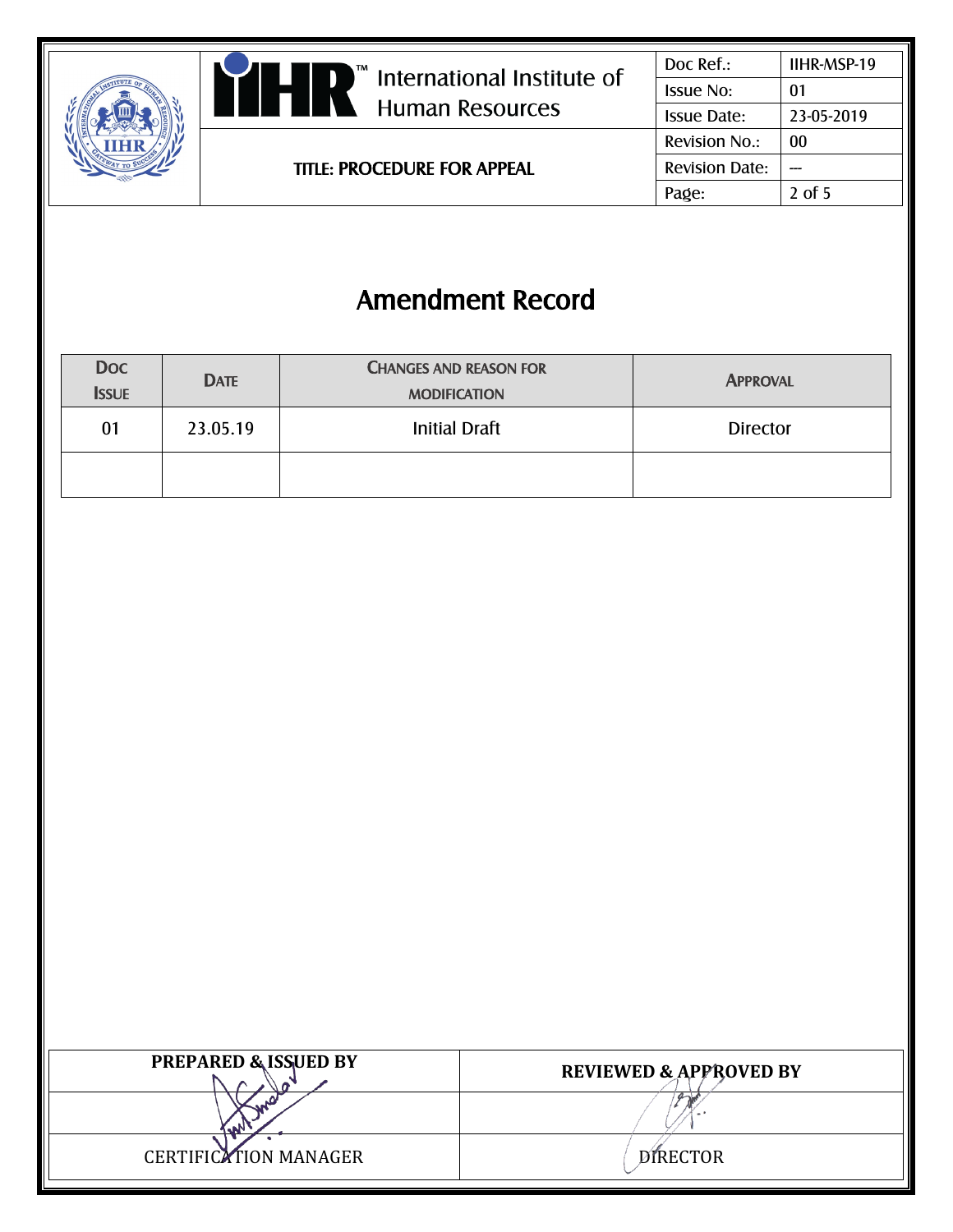| <b>Revision No.:</b><br>00<br><b>Revision Date:</b><br><b>TITLE: PROCEDURE FOR APPEAL</b><br>3 of 5<br>Page: |  | Im International Institute of<br>$\blacksquare$<br>H<br>$\blacksquare$ Human Resources | Doc Ref.:<br><b>Issue No:</b><br><b>Issue Date:</b> | IIHR-MSP-19<br>01<br>23-05-2019 |
|--------------------------------------------------------------------------------------------------------------|--|----------------------------------------------------------------------------------------|-----------------------------------------------------|---------------------------------|
|                                                                                                              |  |                                                                                        |                                                     |                                 |
|                                                                                                              |  |                                                                                        |                                                     |                                 |
|                                                                                                              |  |                                                                                        |                                                     |                                 |

## Table of Contents

| Sr. No.        | <b>Description</b>             | Page No. |
|----------------|--------------------------------|----------|
| 1              | Purpose                        | 4        |
| $\overline{2}$ | Scope                          | 4        |
| 3              | Responsibility                 | 4        |
| $\overline{4}$ | <b>Description of Activity</b> | 4        |
| 5              | References                     | 5        |

| <b>PREPARED &amp; ISSUED BY</b> | <b>REVIEWED &amp; APPROVED BY</b> |
|---------------------------------|-----------------------------------|
|                                 |                                   |
| <b>CERTIFICATION MANAGER</b>    | <b>DIRECTOR</b>                   |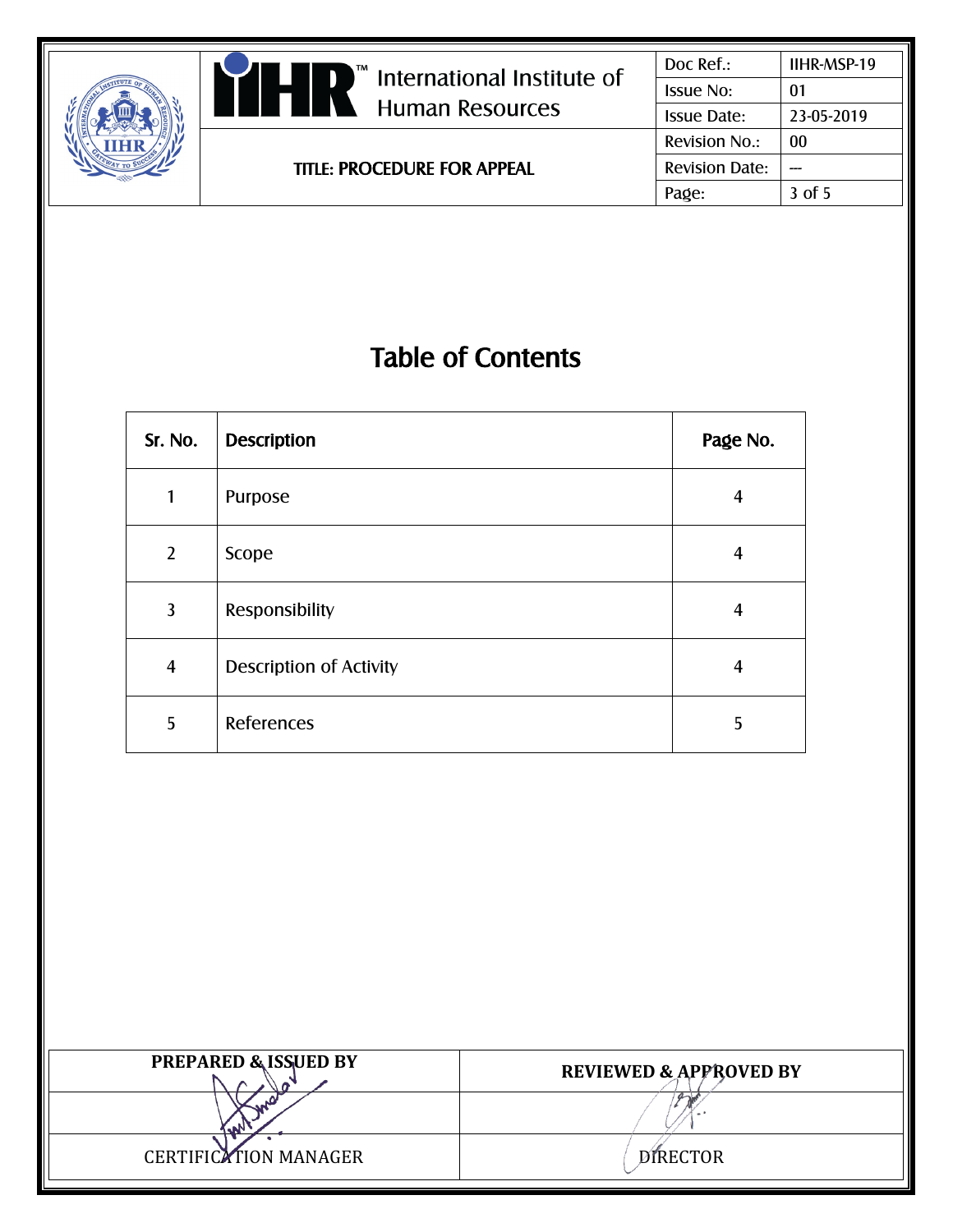**Human Resources** 

TITLE: PROCEDURE FOR APPEAL

#### 1. PURPOSE

The company has established, implemented and maintained this procedure to ensure that M/s International Institute of Human Resource effectively handles all appeals in an impartial manner.

#### 2. SCOPE

The scope of this procedure covers receiving, handling & resolving all the appeals received by IIHR.

#### 3. RESPONSIBILITY

The HR & Marketing Executive, Certification Manager & Director are responsible for implementation and management of this procedure.

#### 4. DESCRIPTION OF ACTIVITY

- 4.1 Appeals are required to be submitted in writing, to the attention of the HR & Marketing Executive (Complaints & Appeals). Appeals received by any staff member (permanent, contractual and on probation) are to be informed to the HR & Marketing (Complaints & Appeals) for initiating the process.
- 4.2 Upon receipt of an appeal HR & Marketing Executive (Complaints & Appeals) will register the appeal. Appeals will be informed to the Director.
- 4.3 The HR & Marketing (Complaints & Appeals) will review the appeal in order to ensure that the same is pertaining to the Certification Activities of IIHR. In case the appeal is found to be valid, the HR & Marketing (Complaints & Appeals) will acknowledge the receipt of the same to the appellant in writing and provide them with an appeal number for reference.
- 4.4 The HR & Marketing (Complaints & Appeals) will assess the appeal and informed the concerned departmental representative for initiating necessary action.

| <b>PREPARED &amp; ISSUED BY</b> | <b>REVIEWED &amp; APPROVED BY</b> |
|---------------------------------|-----------------------------------|
|                                 | $\alpha$                          |
| <b>CERTIFICATION MANAGER</b>    | <b>DIRECTOR</b>                   |